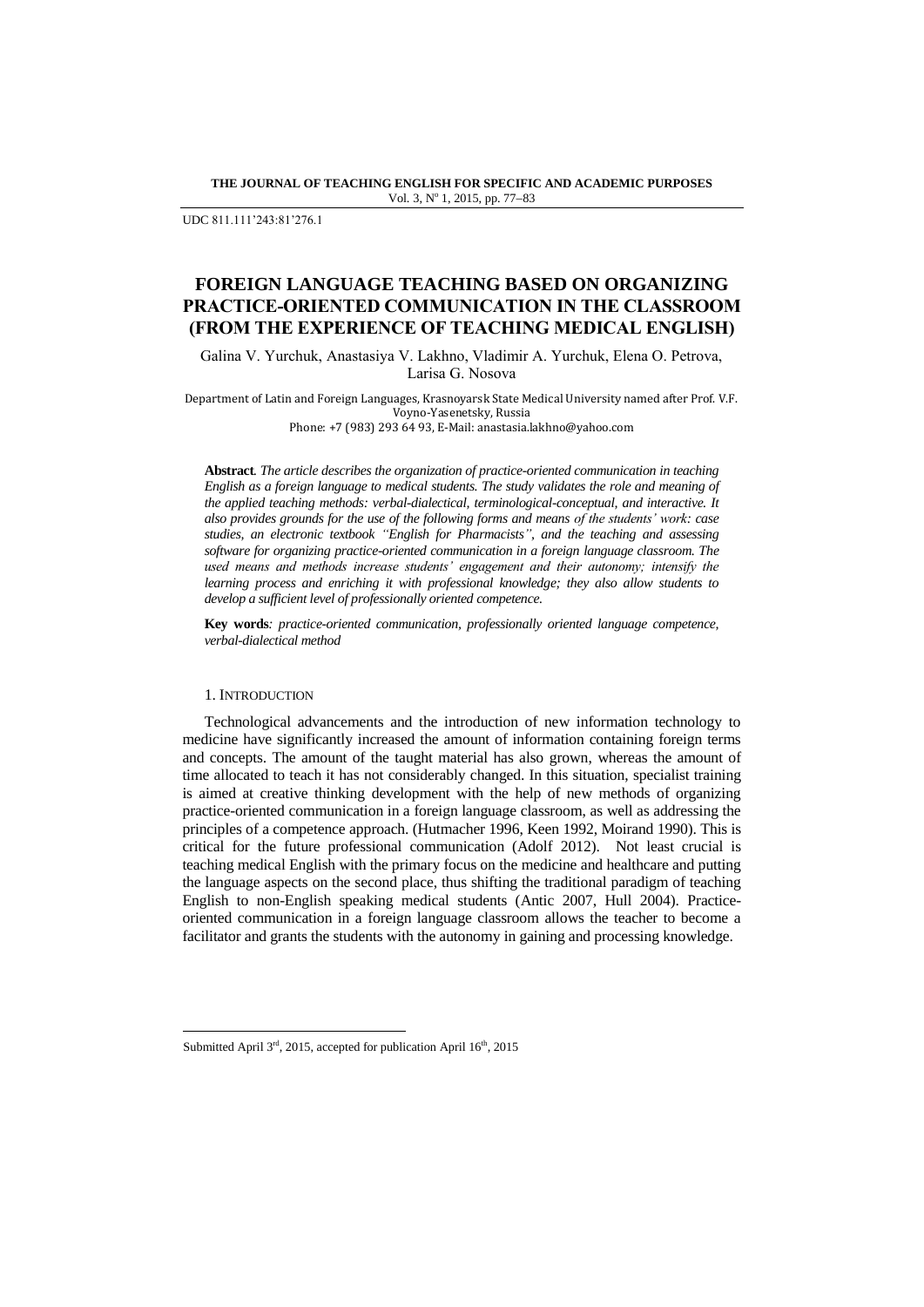## 2. ORGANIZATION OF PRACTICE-ORIENTED ACTIVITY IN THE CLASSROOM

#### **2.1 Methods and provisions**

Planning the practice-oriented communication (POC) is based on the verbal-dialectical, terminological-conceptual and interactive methods of teaching. It also includes the development of different ways to use these methods.

To organize the students' POC in a foreign language classroom the following provisions have been created: a verbal-dialectical teaching method and a terminological-conceptual method of work. In addition to this, some teaching materials on how to use the verbaldialectical teaching method in the foreign language teaching were developed. The following interactive forms and means of work were used: a set of case studies, an electronic textbook *English for Pharmacists*, and a teaching and assessing software using *Delphi* environment. A method to monitor the formation process of professionally oriented competence was also developed.

A verbal-dialectical method implies that the students employ logical methods and the laws of dialectics in their thinking and communicative activities in class (Zorina 2005). These activities include reading specialized texts, working on case studies and participating in the discussions on medical topics using higher-order questions created by the students themselves.

The terminological-conceptual method is based on the students' purposeful work on the content of a concept, which enhances better memorization of the term and its strictly conditioned use. Precise understanding of the terms provides the learners with an opportunity to immerse themselves deeper into a certain scientific area and consciously master it (Leontiev 2007).

The interactive method of teaching is understood as a shared process of cognition where the knowledge is acquired through collaborative activity in dialogues and discussions. Students' experience and knowledge is a source of their mutual learning.

Students' professionally oriented language competence (POLC) is formed by their exposure to professionally-oriented reading, listening and speaking tasks; acquisition of special terms and concepts; and development of the skills which help the students function in the professional sphere in a foreign language (Yurchuk 2011).

## **2.2 Participants and procedures**

196 students of Krasnoyarsk State Medical University took part in the study presented in this article. The students were from the General Medicine, Pharmacy and Pediatric Departments. The students were randomly divided into two groups: control group (95 students) and the experimental group (101 students). The control group was taught using traditional methods of instruction, while the experimental group was treated with the verbal-dialectical method of teaching.

A small fragment of one of the seminars conducted with the experimental group is described below to demonstrate how practice-oriented communication in a foreign language classroom influences POLC formation.

I For homework the students are assigned a specialized text, which they are supposed to read, identify the new terms and concepts, find out their etymology and meaning and record them in the terminological vocabulary notebooks. The students also comprehend the text, determine the cause and effect relations between the concepts by making up some higher-order questions and writing them down in the provided feedback form.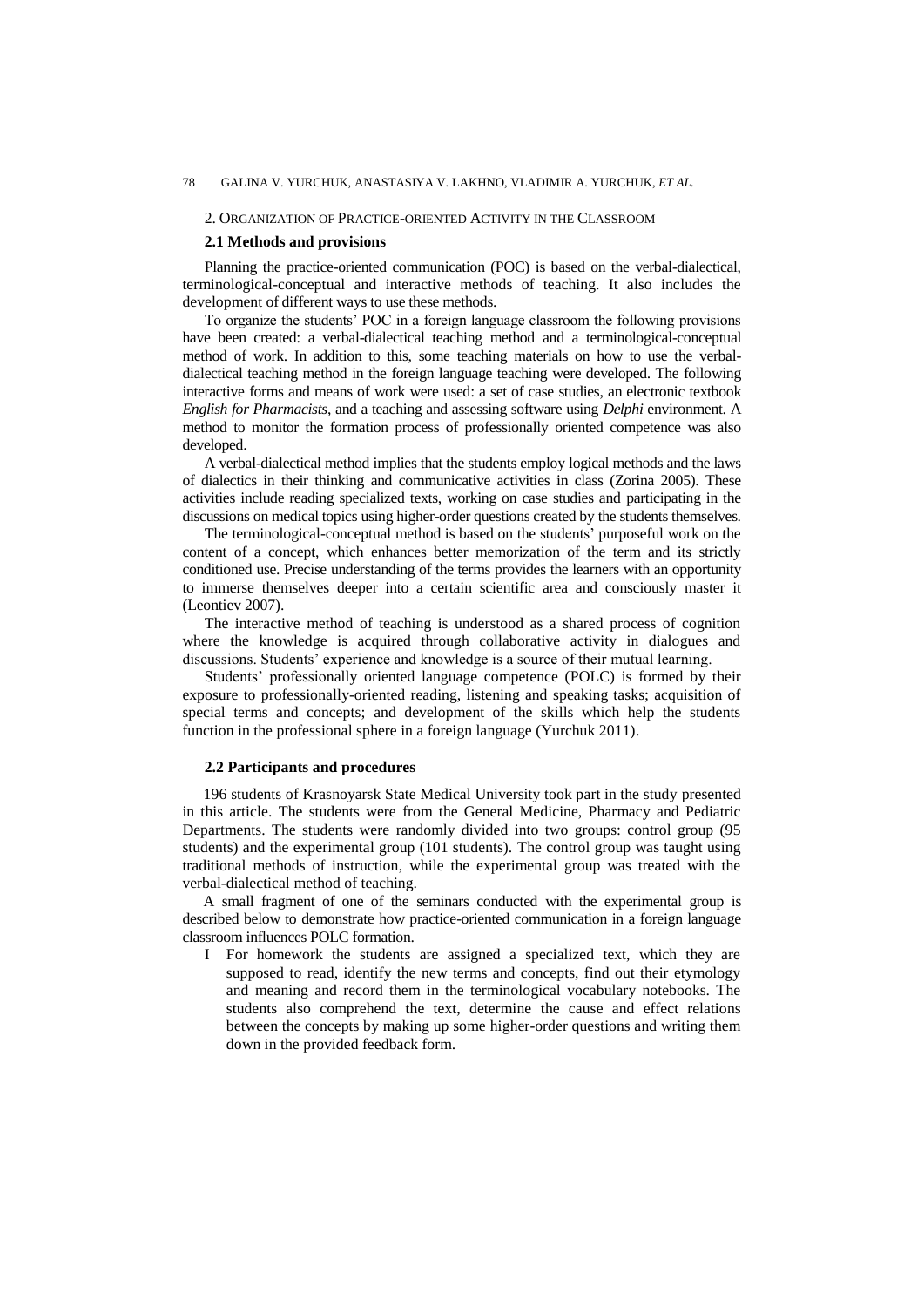Below is an example of the feedback form:

*Topic: Angina Pectoris.*

- 1. *Write out the new terms: angina pectoris, atherosclerosis, etc.*
- 2. *Provide definitions for the terms: Angina pectoris is a severe chest pain due to ischemia (a lack of blood, thus a lack of oxygen supply) of the heart muscle, generally due to obstruction or spasm of the coronary arteries.*
- 3. *Make up higher-order questions. I-order questions: 1. What are the causes of angina pectoris? II-order questions: 2. How is the change of coronary vessels connected with pains in the area of the heart?*
- 4. *Answer the created higher-order questions.*
- II. At the seminar a professionally oriented discussion is organized using the higherorder questions prepared by the students in advance. During the discussion each student has an opportunity to ask their questions and answer the questions he or she is being asked. The discussion is conducted in the target language and everyone in the class is able to draw conclusions and express their point of view on the studied topic. At the lesson all the students use the knowledge acquired individually and at the same time obtain some new information collaboratively through professionally oriented communication in the target language.

The students were also offered some cases - professionally oriented situational tasks (POSTs) - to work on. These tasks contained not only the problem itself but also some possible solutions to it so that the students have to choose the optimal one. POSTs were aimed at teaching students to develop and use some synthesizing skills in solving professional problems through professional role-plays. Use of POSTs in teaching an FL develops the following abilities in students: independently navigate the information space in the foreign language, quickly find the necessary professional information, generalize the knowledge and skills acquired while studying FL and specialized subjects and use them to handle non-typical situations; and defend one's point of view on a professional issue in a FL.

Here is an example of a professionally oriented situational task for the topic *Angina Pectoris* the students were presented with.

*A 56-year old patient came to see a general practitioner complaining that for 2 months he had been experiencing pain caused by physical exercise, after uphill climbing and speedy walk. The pain is of a colicky nature, lasts for 3-5 minutes and then fades away. The pain decreases when physical exertion is less or when the patient takes nitroglycerin. The pain is localized in the chest and spreads to the left shoulder, shoulder blade, neck and a pit of the stomach. The nature of the pain is pressing and squeezing. The anamnesis proved that the patient was a heavy smoker with excess weight. Lately, episodes of pain became frequent, so he undertook a medical examination. The blood test showed an increased cholesterol level, ECG data confirmed the signs of a coronary heart disease. Angiography revealed coronary vessels constriction.*

- I. Make up questions.
- II. Analyzing the complaints, the anamnesis, the laboratory data, the blood test, the instrumental research, state the diagnosis.

Key: (stable type of angina pectoris)

- These are the questions the students created:
- 1. *What is the cause of the narrowing coronary vessels?*
- 2. *How is a change of coronary vessels connected with pains in the heart?*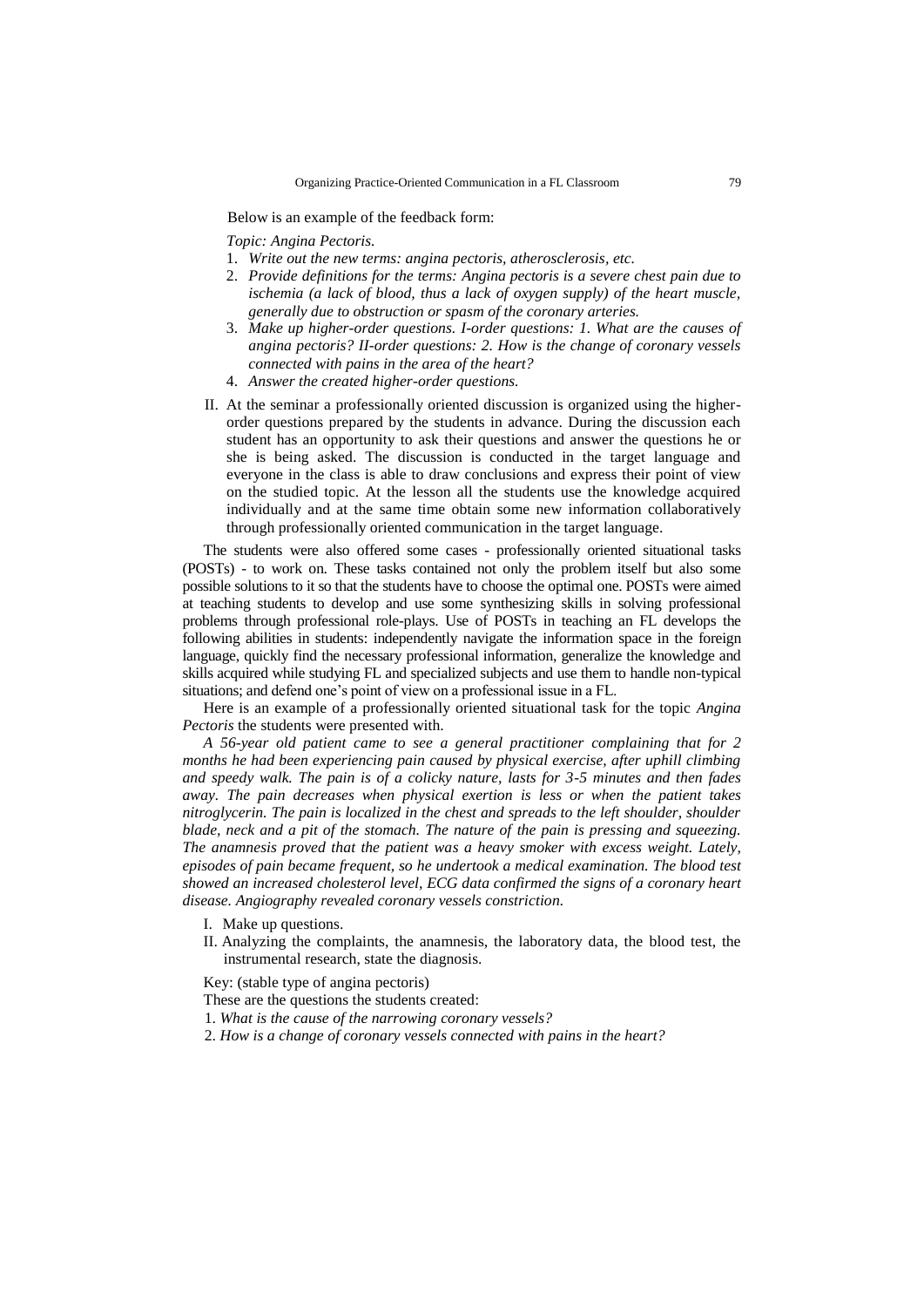We also created an electronic textbook to teach students English and develop their professionally oriented language competence. The textbook uses different interactive forms of teaching, namely: dialogues, case-study method, multimedia presentations, creative assignments, small group tasks, and review of the studied material. The electronic textbook *English for Pharmacists* contains texts which cover the main topics of the curriculum and the tasks to them; a grammar reference section, a glossary with hyperlinks to the texts, and a list of the Internet resources.

The content of the teaching and assessing program included professionally oriented test tasks. Those tasks were aimed at the students' independent learning and self-assessment.

# **2.3. Evaluation**

To evaluate how professionally oriented communication influences the formation of professionally oriented language competence the Common European Framework of Reference for Languages (CEFR) was used. We adapted it for our research and developed an assessment sheet, which reflected the criteria and levels of the formed characteristics of the POLC (reading, speaking, using methods of reasoning).

The points de facto acquired by each student were converted into percentage of the maximum points a student could receive. The following scale was used: level<50% was defined as A1 (Breakthrough), 50-65% - A2 (Way stage), >65-80% B1 (Threshold), >80% (Vantage). To assess the levels of the formation of POLC characteristics in points presented in Table 1, the number of points was calculated to correspond with the levels described above. The difference in the number of points to assess each characteristic is caused by the number of the assessment criteria.

The maximum number of points the students could earn during the semester was calculated by adding up the maximum numbers of points for each activity and multiplied by the number of classes per semester. Then, the actual points received by each student per class were added and multiplied by the number of classes per semester (provided the students did not miss any classes). Finally, a percentage ratio between the actual points earned by the students and the maximum number of points they could earn was calculated. After that, each student was assigned a level of the POLC.

The results of the 3-year experimental work on the POLC formation in the control group (95 students) and the experimental group (101 students) are shown in Table 1.

Comparison of the dynamic changes of the quantitative data was done with the use of the Wilcoxon signed rank test for the two related samples. The significance of the difference in the qualitative data in the observed groups was evaluated with the nonparametric Pearson's  $\chi^2$  test with the correction for continuity. With the frequency of the variable equaling 5 and less Fisher's exact test was used. All the differences were qualified as statistically significant with  $p<0.05$ .

#### 3. RESULTS

Assessment of the reading level revealed that the initial level was low in both control and experimental groups. The same POLC aspect was dynamically measured at the end of the first semester and the numbers were similar, the difference between them was not significant  $(P=0.319)$ . Starting from the second semester, more positive dynamics was observed, which was more noticeable in the experimental group. After the final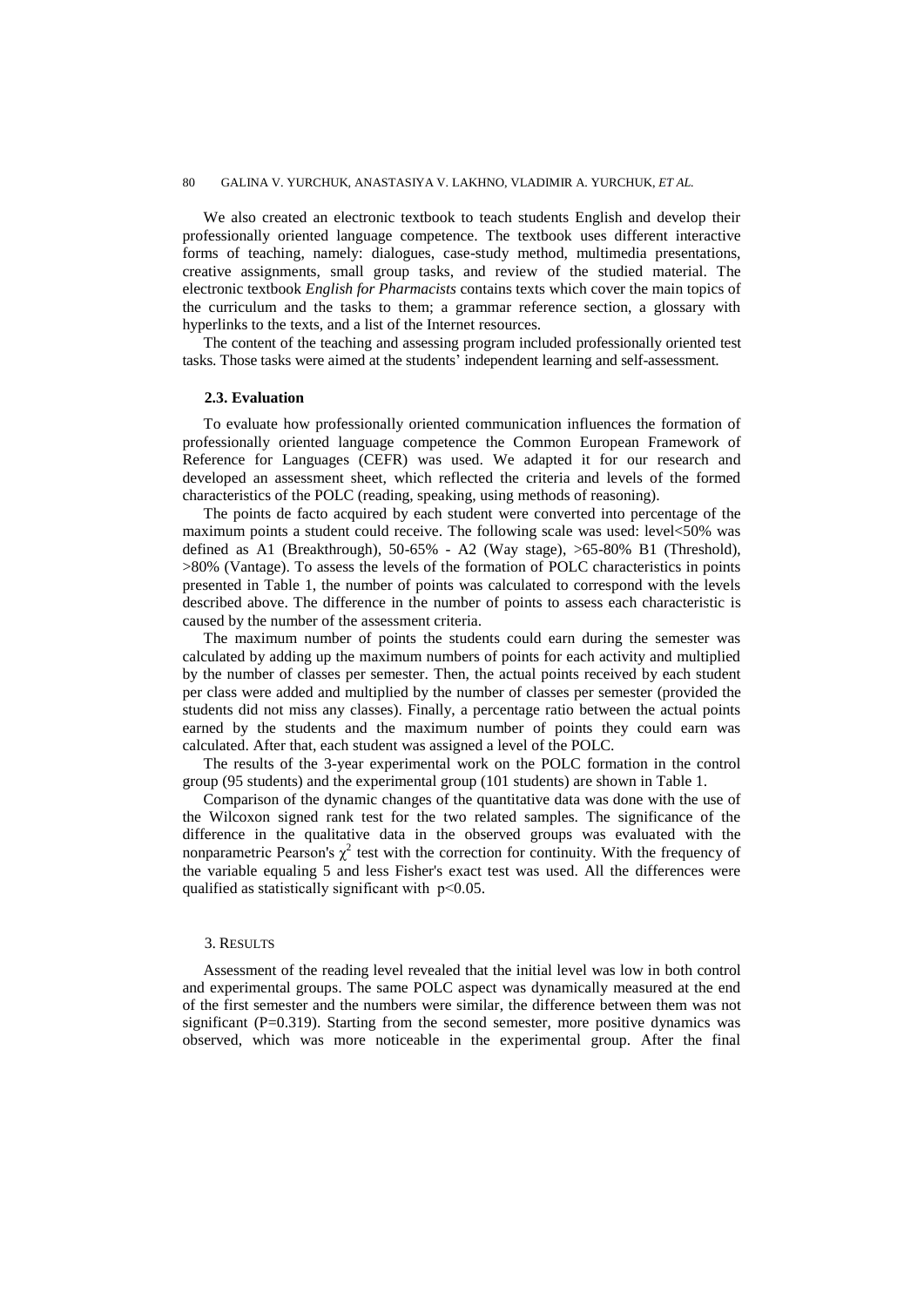assessment at the end of the fourth semester it was established that the members of the control group reached the threshold level B1 (85.8+- 11.7), and the members of the experimental group reached the vantage level B2 (94.9+- 10.8).

Evaluation of the speaking aspect of the POLC showed that the participants from both experimental and control groups initially were at the breakthrough level A1. In the first semester both groups had the way stage level of A2. The control group subjects had stayed at the way stage level of A2 during the second and third semesters and only by the fourth semester reached B1. The respondents from the experimental group reached B1 level in the second and third semesters and in the fourth one they were at B2 (Vantage).

Such an aspect of the POLC as the use of the methods of reasoning had the following results: the initial level in both experimental and control groups was breakthrough (A1). In the first semester both groups demonstrated A2 level (way stage), then in the second and third semesters B1 level was registered in both groups. In the fourth semester the subjects from the control group stayed at B1 level, whereas the respondents from the experimental group reached the vantage level of B2.

Table 1 Comparative table of the points assessment of the formed aspects of the POLC (Reading, Speaking, Use of Methods of Reasoning)

| Groups                                 | Points M <sup>+</sup> - G                         |                    |                   |                    |                    |  |  |
|----------------------------------------|---------------------------------------------------|--------------------|-------------------|--------------------|--------------------|--|--|
|                                        | Initial data                                      | semester           | 2 semester        | 3 semester         | 4 semester         |  |  |
|                                        |                                                   | ⋗<br>Reading       |                   |                    |                    |  |  |
| CG                                     | $25.7 \pm 2.4*$                                   | $66.1\pm9.7**$     | $77.7 \pm 11.0*$  | $80.3 \pm 10.7*$   | $85.8 \pm 11.7*$   |  |  |
| EG                                     | $22.3 \pm 2.3*$                                   | $67.9 \pm 10.5$ ** | $83.1 \pm 13.1*$  | $91.7 \pm 12.0*$   | 94.9±10.8*         |  |  |
|                                        |                                                   | Speaking<br>٠      |                   |                    |                    |  |  |
| CG                                     | $22.1 \pm 2.4**$                                  | $30.6 \pm 4.4**$   | $37.3 \pm 5.3*$   | $38.9 \pm 5.8^*$   | $40.7{\pm}5.6*$    |  |  |
| EG                                     | $21.1 \pm 2.6$ **                                 | $32.0 \pm 5.6$ **  | $41.1\pm8.3*$     | $44.1 \pm 6.4*$    | $46.8 \pm 5.7*$    |  |  |
|                                        | $\blacktriangleright$ use of methods of reasoning |                    |                   |                    |                    |  |  |
| CG                                     | $28.3 \pm 1.6^*$                                  | 94.5±12.5**        | $112.2 \pm 14.7*$ | $115.7 \pm 16.1*$  | $122.4 \pm 16.6*$  |  |  |
| EG                                     | $26.2 \pm 3.3*$                                   | 99.1±13.9**        | $124.2 \pm 18.4*$ | $132.0 \pm 18.0^*$ | $138.5 \pm 16.6^*$ |  |  |
| $* P < 0,001$ -significant differences |                                                   |                    |                   |                    |                    |  |  |
| ** - insignificant differences         |                                                   |                    |                   |                    |                    |  |  |

Reading – A1 -< 30, A2 -65 -75, B1 -75 -90, B2 -> 90

Speaking - A1 -< 30, A2-30-40, B1-40-45, B2->45

► Methods of Reasoning - А1 -<30, A2-85-110, B1-110-135, B2->135

Taking into account that the distribution of the majority of the variables was deviating from the norm, Spearman's rank correlation coefficient was used to assess the strength and direction of the correlation between the studied variables. The correlation strength between the variables was calculated using the *r* coefficient and was significant with р<0.05. The data are presented in Table 2.

Table 2 Correlation between the use of the experimental method and the formation level of the POLC aspects

| Studied variables                                                                                                                                                        |            |            | r Coefficient and P Validity based on Spearman's rank correlation coefficient |            |
|--------------------------------------------------------------------------------------------------------------------------------------------------------------------------|------------|------------|-------------------------------------------------------------------------------|------------|
| (POLC aspects)                                                                                                                                                           | 1 semester | 2 semester | 3 semester                                                                    | 4 semester |
| Reading                                                                                                                                                                  |            |            | r-0.071 P < 0.320 r-0.198 P < 0.005 r-0.454 P < 0.001 r-0.378 P < 0.001       |            |
| Speaking                                                                                                                                                                 |            |            | r- 0.165 P < 0.21 r- 0.302 P < 0.001 r- 0.383 P < 0.01 r- 0.478 P < 0.001     |            |
| Methods of reasoning $\mathbf{r}$ -0.179 <b>P</b> < 0.012 $\mathbf{r}$ -0.355 <b>P</b> < 0.001 $\mathbf{r}$ -0.430 <b>P</b> < 0.001 $\mathbf{r}$ -0.494 <b>P</b> < 0.001 |            |            |                                                                               |            |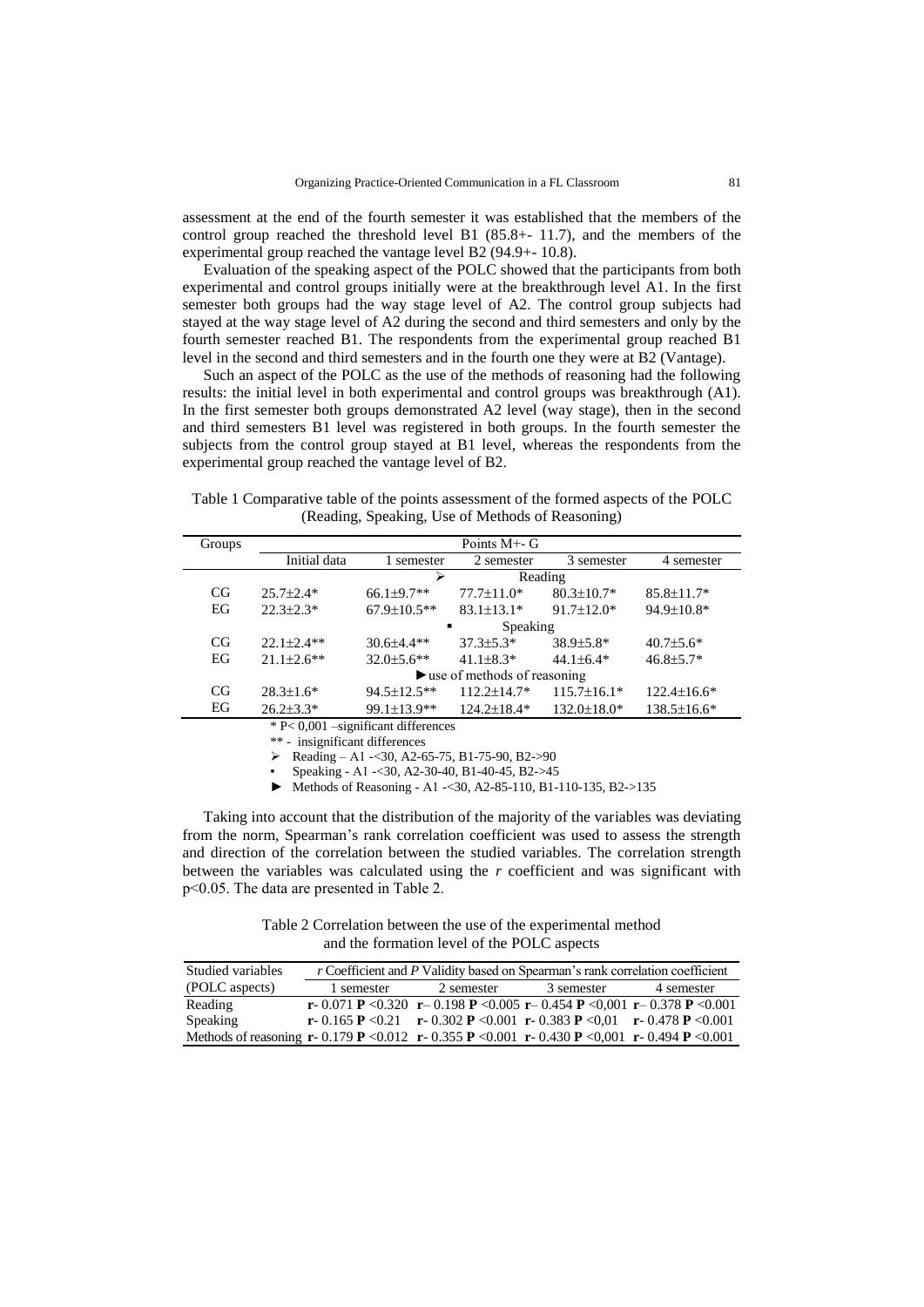#### 82 GALINA V. YURCHUK, ANASTASIYA V. LAKHNO, VLADIMIR A. YURCHUK, *ET AL.*

### 4. DISCUSSION

The acquired results allow us to state that the level of the professionally oriented language competence of the students from the experimental group is higher than that of the participants from the control group. This is attributed to the organization of the practice-oriented communication. Organization of such activity is a systemic, focused, and motivating process, which results in the improvement of the quality of the students' cognitive, communicative, and professionally oriented activity.

Organization of the practice-oriented communication with the use of the interactive methods of teaching helps to develop students' abilities to independently acquire the material not only in FL learning but also in other disciplines during the course of studies. Consequently, it contributes to a student's personal and professional growth and enhances the motivation to study a FL, enriches the student's knowledge of a FL in the professional context, and encourages continuing education during the entire course of studies. Moreover, the use of POC in the classroom allows the teacher to implement an interactive model of teaching (a possibility for the feedback in the "teacher – student – teacher" communication model), use some information technology and the Internet resources, and improve the quality of the different forms of assessment (self-assessment). [3,5]. Finally, it improves the students' skills to communicate in the professional context, which in their turn form the professionally oriented language competence.

### 5. CONCLUSION

Practice oriented activities in teaching a foreign language, which include the verbaldialectical, terminological-conceptual, and interactive methods, imply taking the organization of communication to the level of complex cooperation. This contributes to the students' transition from reporting knowledge to drawing conclusions; from simple to extended rendering of the information. Moreover, the opportunity given to the students to self-assess their work allows them to cultivate self-control, self-development, and self-education as well as form the professionally oriented competence.

The methods described in the present article are not limited to only teaching medical English. They may be applied in teaching English for specific purposes in other areas of professional education and training.

Further research may focus on investigating other ways of organizing professionally oriented training to form students' professionally oriented competence.

#### **REFERENCES**

Adolf V.A., Zhuravleva O.P. "Razvitie lichnostnogo potentsiala studenta v processe professional'noi podgotovki" [Development of a student's personality potential in the course of professional training] Sibirskiy pedagogicheskiy zhurnal. – (2012). - №2. - p.21-27 // Сибирский педагогический журнал. 2012. - №2. - С.21-27.

Antic, Zorica. "Forward in Teaching English for Medical Purposes." Facta Universitatis, Series: Medicine and Biology, 14, no.3 (2007): 141-147

Hull, Melodie. "Changing the Paradigm for Medical English Language Teaching." Paper presented at the 2004 International Symposium of English for Medical Purposes, Xi'an, China, October 16-19, 2004.

Hutmacher, Walo. "Key Competencies for Europe." Report of the Symposium. Berne, Switzerland, 27-30 March, 1996.